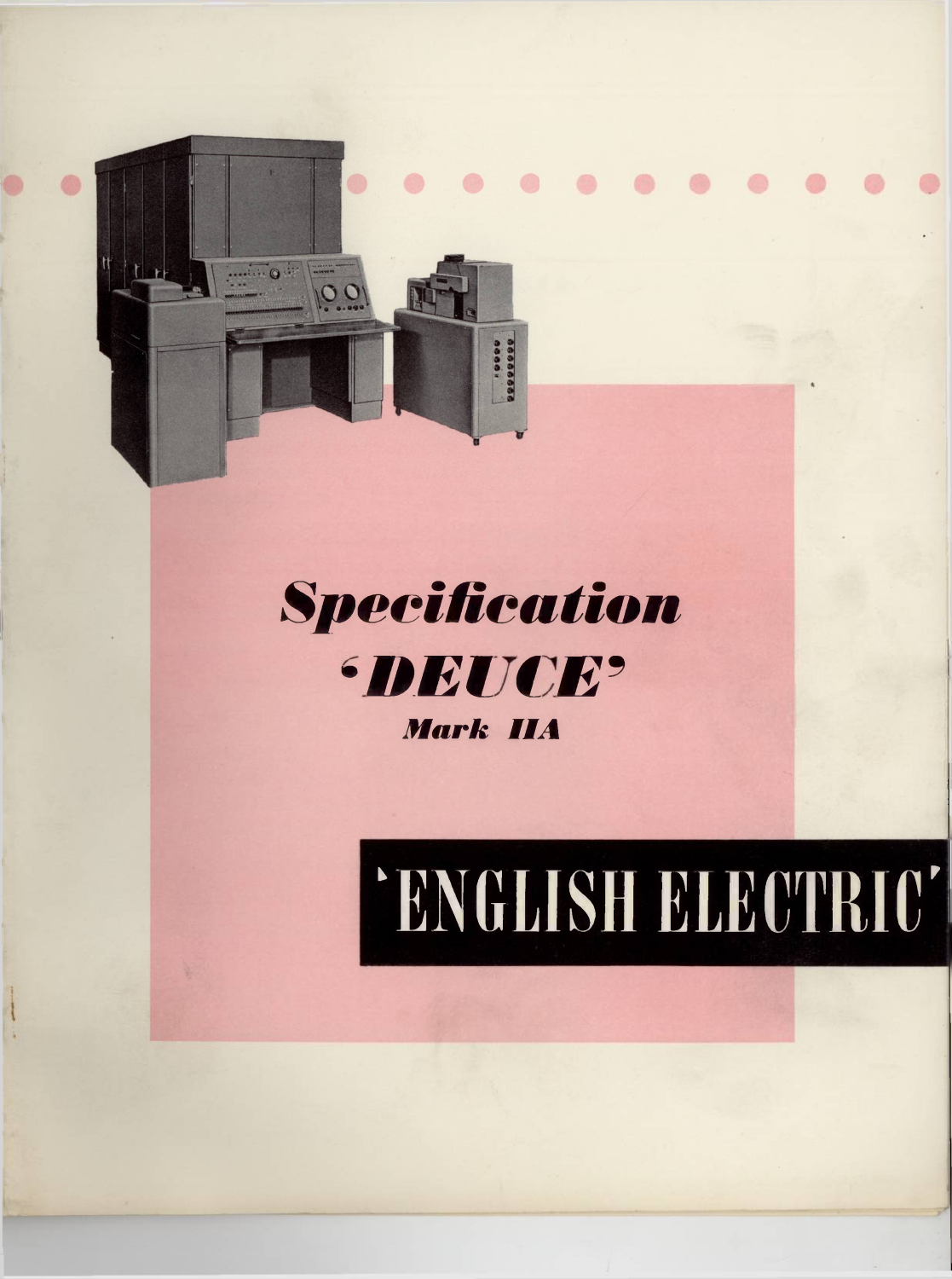$\mathcal{L}^{\pm}$  $\label{eq:2.1} \frac{1}{\sqrt{2}}\int_{\mathbb{R}^3}\frac{1}{\sqrt{2}}\left(\frac{1}{\sqrt{2}}\right)^2\frac{1}{\sqrt{2}}\left(\frac{1}{\sqrt{2}}\right)^2\frac{1}{\sqrt{2}}\left(\frac{1}{\sqrt{2}}\right)^2\frac{1}{\sqrt{2}}\left(\frac{1}{\sqrt{2}}\right)^2\frac{1}{\sqrt{2}}\left(\frac{1}{\sqrt{2}}\right)^2\frac{1}{\sqrt{2}}\frac{1}{\sqrt{2}}\frac{1}{\sqrt{2}}\frac{1}{\sqrt{2}}\frac{1}{\sqrt{2}}\frac{1}{\sqrt{2}}$  $\label{eq:2} \mathbf{C} = \mathbf{C} \mathbf{C} \mathbf{C} \mathbf{C} \mathbf{C} \mathbf{C} \mathbf{C} \mathbf{C} \mathbf{C} \mathbf{C} \mathbf{C} \mathbf{C} \mathbf{C} \mathbf{C} \mathbf{C} \mathbf{C} \mathbf{C} \mathbf{C} \mathbf{C} \mathbf{C} \mathbf{C} \mathbf{C} \mathbf{C} \mathbf{C} \mathbf{C} \mathbf{C} \mathbf{C} \mathbf{C} \mathbf{C} \mathbf{C} \mathbf{C} \mathbf{C} \mathbf{C} \mathbf{C} \math$  $\label{eq:2.1} \frac{1}{\sqrt{2}}\int_{\mathbb{R}^3}\frac{1}{\sqrt{2}}\left(\frac{1}{\sqrt{2}}\right)^2\frac{1}{\sqrt{2}}\left(\frac{1}{\sqrt{2}}\right)^2\frac{1}{\sqrt{2}}\left(\frac{1}{\sqrt{2}}\right)^2\frac{1}{\sqrt{2}}\left(\frac{1}{\sqrt{2}}\right)^2\frac{1}{\sqrt{2}}\left(\frac{1}{\sqrt{2}}\right)^2\frac{1}{\sqrt{2}}\frac{1}{\sqrt{2}}\frac{1}{\sqrt{2}}\frac{1}{\sqrt{2}}\frac{1}{\sqrt{2}}\frac{1}{\sqrt{2}}$  $\mathcal{L}_{\text{max}}$  $\mathcal{L}^{\mathcal{L}}$ 

 $\label{eq:2.1} \frac{1}{\sqrt{2}}\sum_{i=1}^n\frac{1}{\sqrt{2}}\sum_{i=1}^n\frac{1}{\sqrt{2}}\sum_{i=1}^n\frac{1}{\sqrt{2}}\sum_{i=1}^n\frac{1}{\sqrt{2}}\sum_{i=1}^n\frac{1}{\sqrt{2}}\sum_{i=1}^n\frac{1}{\sqrt{2}}\sum_{i=1}^n\frac{1}{\sqrt{2}}\sum_{i=1}^n\frac{1}{\sqrt{2}}\sum_{i=1}^n\frac{1}{\sqrt{2}}\sum_{i=1}^n\frac{1}{\sqrt{2}}\sum_{i=1}^n\frac$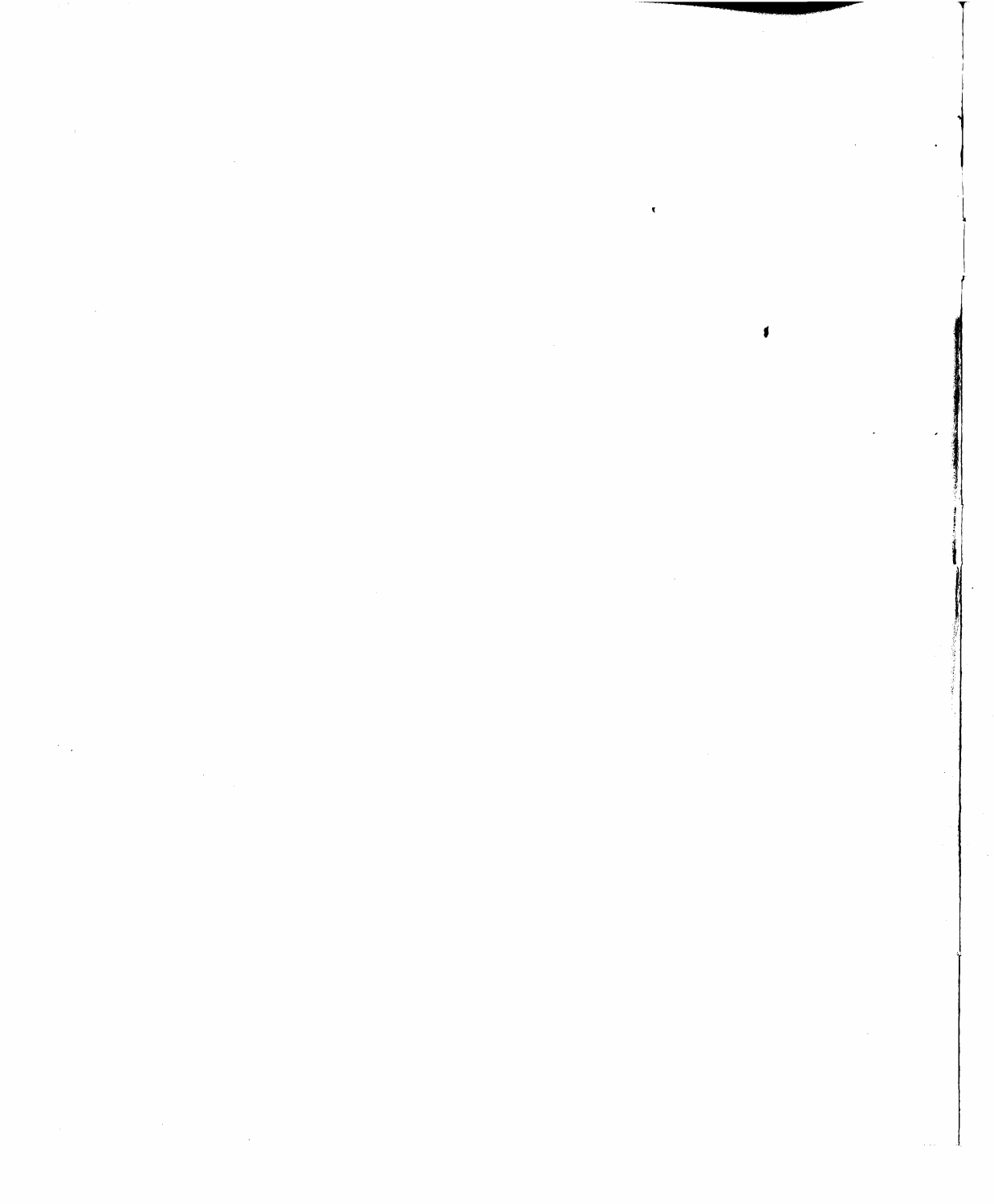*Contents*

PAGE

| 1.0 | INTRODUCTION                                             |  |  |  | 3              |
|-----|----------------------------------------------------------|--|--|--|----------------|
| 2.0 | GENERAL INFORMATION                                      |  |  |  | 3              |
| 3.0 | PHYSICAL FORM OF THE COMPUTER                            |  |  |  | 4              |
|     | 3.1 Electronic Units, Magnetic Store                     |  |  |  | 4              |
|     | 3.2 Control Desk                                         |  |  |  | 5              |
| 4.0 | 80-COLUMN PUNCHED CARD COMBINED INPUT/OUTPUT             |  |  |  | 5              |
| 5.0 | HIGH SPEED PAPER TAPE INPUT                              |  |  |  | $\overline{5}$ |
| 6.0 | PAPER TAPE OUTPUT                                        |  |  |  | 6              |
| 7.0 | <b>STORAGE</b>                                           |  |  |  | 6              |
|     | 7.1 Mercury Delay Line Store and Thermostatic Enclosure. |  |  |  | 6              |
| 8.0 | MAGNETIC TAPE AUXILIARY STORAGE                          |  |  |  | 7              |
| 9.0 | INSTALLATION                                             |  |  |  | 7              |
|     | 9.1 Power Supplies                                       |  |  |  | 7              |
|     | 9.2 Power Consumption                                    |  |  |  | 7              |
|     | 9.3 Ventilation                                          |  |  |  | 8              |
|     | 10.0 DIMENSIONS OF EQUIPMENT                             |  |  |  | 8              |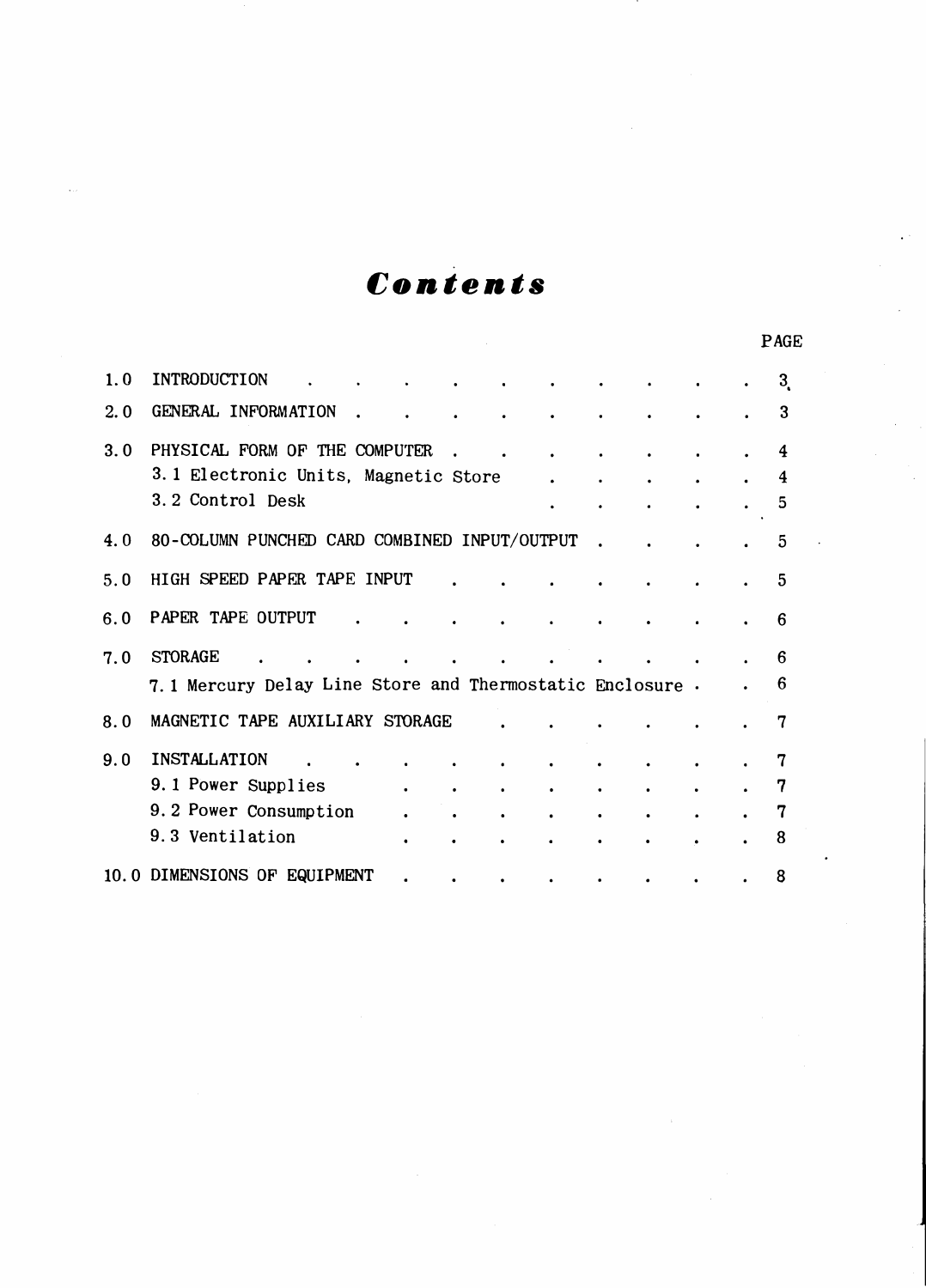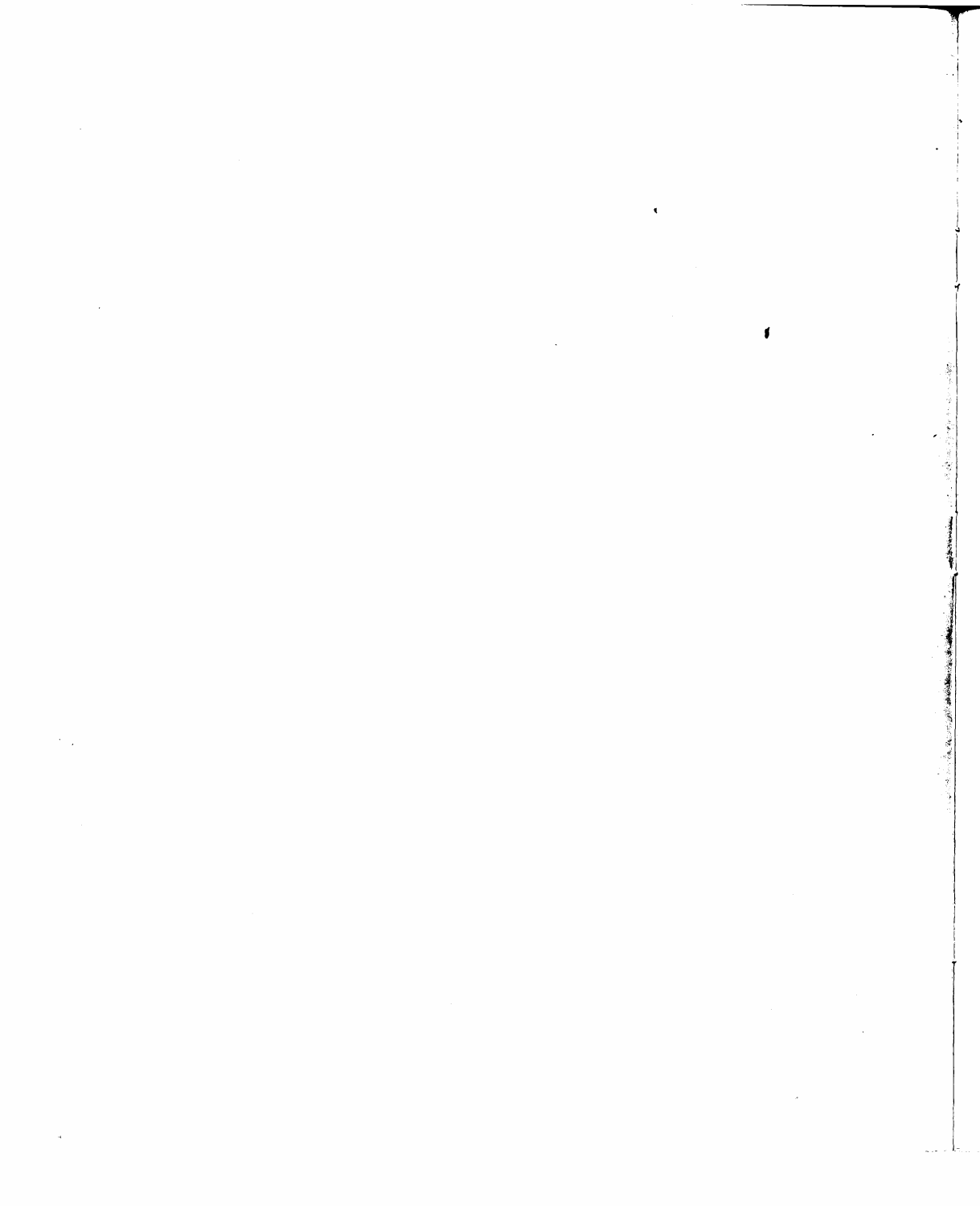#### *Specification — ^DEUCE9 Mark IIA*

#### **1.0 INTRODUCTION**

The DEUCE. Digital Electronic Universal Computing Engine, was developed by the Nelson Research Laboratories of The English Electric Company. It is based on the ACE Pilot Model which was designed and built at the National Physical Laboratories by a combined team of engineers and mathematicians from the two establishments.

DEUCE Mk. IIA operates in conjunction with an 80-column punched card combined input/output unit, complete with automatic conversion facilities. It is principally intended to be the central unit of <sup>a</sup> data processing system and it retains its inherent power as <sup>a</sup> scientific machine.

In certain data/processing applications considerable advantage can be gained by increasing the size of the DEUCE high-speed store. DEUCE Mk. IIA therefore provides a 50% greater capacity high-speed store than DEUCE Mk. II whilst retaining all other features. This increase enables programmes and data to be present in rather larger blocks thus making recourse to the backing store less ffequent.

As part of an electronic data processing system, DEUCE Mk. IIA is normally fitted with magnetic tape auxiliary storage units. High-speed paper tape input and paper output and a second 80-column punched card input/output unit may be fitted as optional extras.

Most programmes and sub-routines built up over a number of years on the original 32-column punched card operated machines are usable, including powerful interpretative schemes designed to simplify programming.

#### **2.0 GENERAL INFORMATION**

DEUCE is a serial machine operating in the binary mode and has a pulse repetition frequency of <sup>1</sup> megacycle. It uses <sup>a</sup> word length of <sup>32</sup> digits and a word time of 32 microseconds. Multiplication and division times are <sup>2</sup> milliseconds and addition and subtraction 32 microseconds per operation. <sup>A</sup> further 32 microseconds is required per instruction in order to allow its analysis by the control circuits. Each instruction may effect up to 32 operations. All arithmetic operations are fixed point, although numerous floating point sub-routines are available. One single length accumulator and one double length accumulator are provided and the latter may be used as two single length accumulators.

Three types of storage are available. The high-speed store, immediately associated with the computing circuits, is of the acoustic delay type using mercury delay lines. <sup>A</sup> large capacity store of longer access time is provided by a magnetic recording drum and information is transferred in blocks between these two systems. The third type of storage is on magnetic tape, which is available as an optional extra.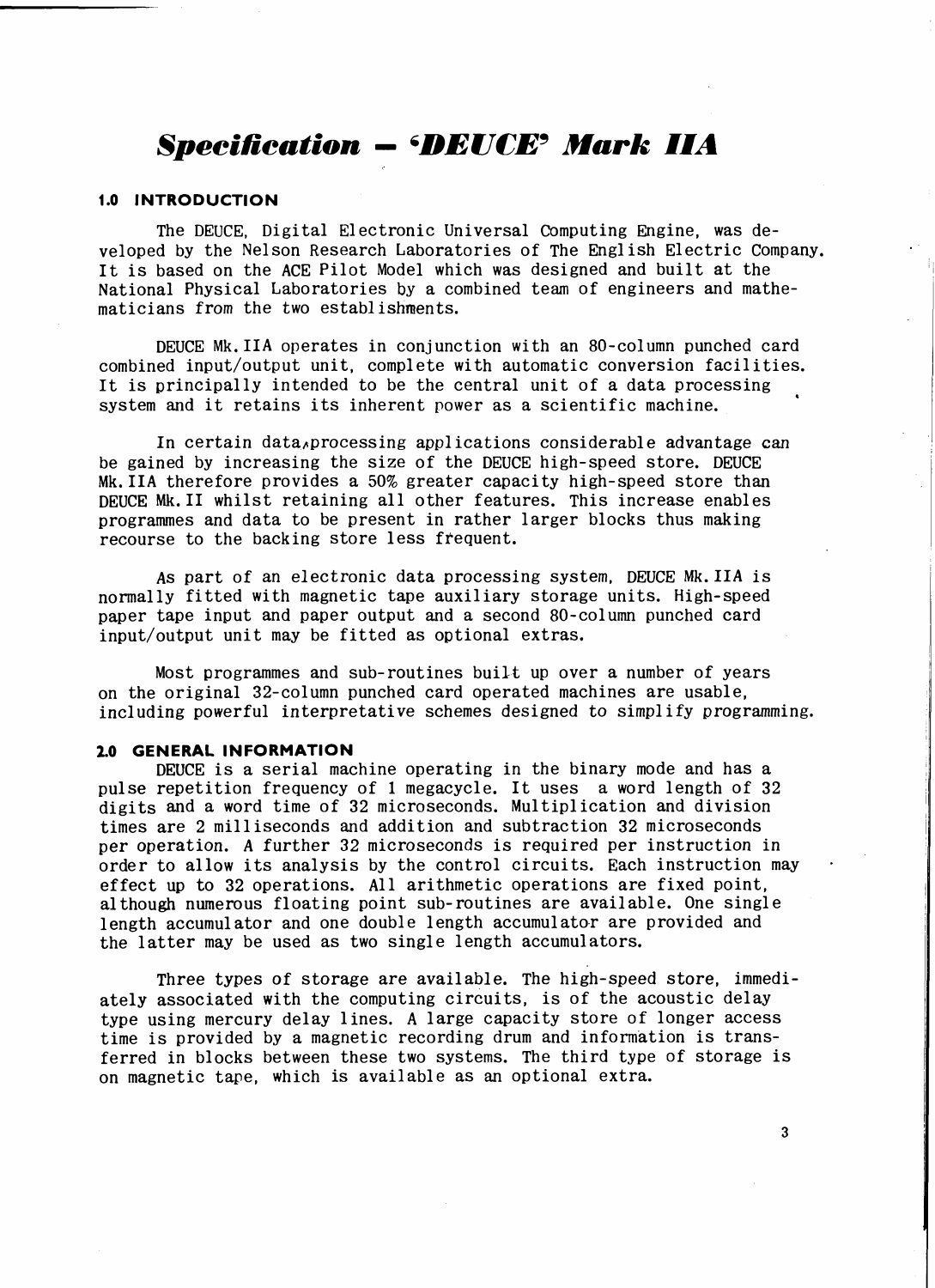It is possible to have an input or output operation, a transfer to of from the Magnetic Drum, a transfer to or from the Magnetic Tape, a multiplication or a division and a simple arithmetical or logical operation all occurring simultaneously.

All arithmetic and logical facilities are associated with particular parts of the high-speed store. Instructions specify the transfer of words from a specified source to a specified destination indicating at the same time the location in the high-speed store of the next instruction. The code can be described loosely as '2 + 1 address'. There are 32 sources and 32 destinations. Twenty one of each are direct store addresses and the remainder are associated with the various arithmetic and organisational facilities. Each instruction can transfer up to 32 words between the selected source and destination. <sup>A</sup> facility for automatic modification of instruction is provided. This has eight modifying registers.

Since instructions are coded in binary form they may be stored in the same way as numbers, each instruction occupying one word length. Optimum programming is used to achieve maximum speed of operation. Programme input is in binary form on punched cards and this is regarded as being a simpler and more efficient method than decimal input, although a programming system is available allowing the latter. Comprehensive operating and display facilities are provided, including 'Programme Display' (the punching out of instructions as they are obeyed) and 'Request Stop' (the ability to halt the programme on any given instruction). Fifty selected words of the highspeed store may be displayed simultaneously. Operations may be effected manually and interlocks are provided to ensure correct operation.

#### **3.0 PHYSICAL FORM OF THE COMPUTER**

An installation comprises the following units:-

- 1) 80-column Punched Card Combined Input/Output Unit.
- 2) Electronic Units, Magnetic Store (Main Assembly).
- 3) Control Desk.
- 4) Mercury Delay Line Store in two Thermostatic Enclosures.
- 5) Power Supply Unit.
- 6) Voltage Regulator.

This computer will normally be fitted with magnetic tape auxiliary storage. Also it may be fitted with high-speed paper tape input and paper tape output.

#### **3.1 ELECTRONIC UNITS, MAGNETIC STORE**

The electronic circuits of the machine are built onto steel chasis mounted in a vertical plane, all valves projecting on one side with other components arranged on the opposite face. Services-approved types of component, conservatively rated, are used throughout.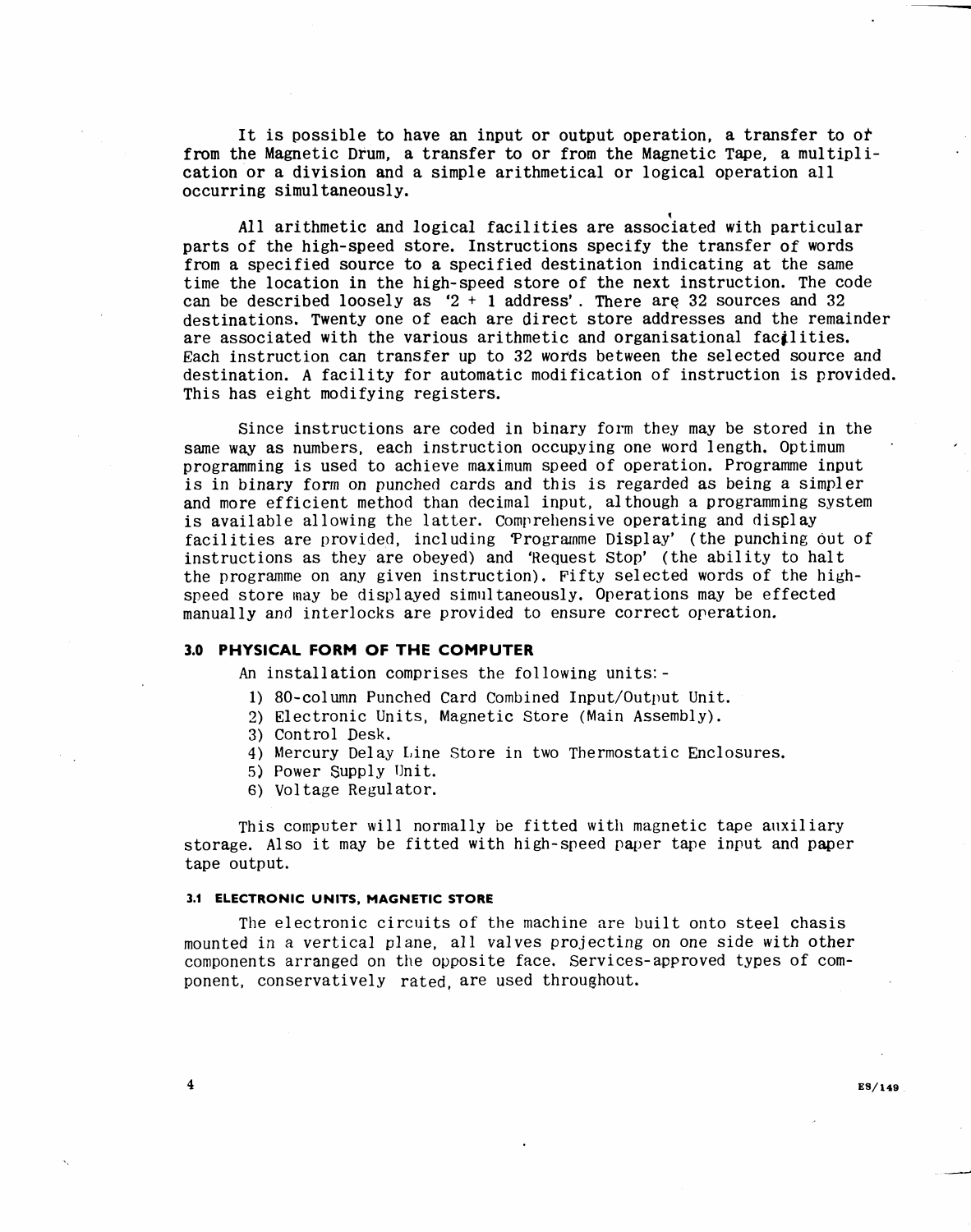The chassis are mounted in groups of eight in vertical racks approximately 6 ft. high,  $26\frac{1}{2}$  in. wide and 11 in. deep, with screw retaining devices which also serve as locations for the plug and socket connections to the cubicle wiring.

The main assembly consists of thirteen cubicles, arranged in two rows of six and one at one end, with an access corridor 2ft. 8in. wide between the rows. Doors on the outer faces of the cubicles give access to the component side of the chassis, on which the layout has been arranged to permit inspection and servicing of any component without removal of the unit from the cubicle.

Transformers feeding valve heaters and the main power distribution system are mounted above the ceiling of the access corridor.

#### **3.2 CONTROL DESK**

The control desk is separated from the main assembly and carries controls for normal operation together with a number of additional controls and indicator lamps for testing of the machine and programmes. Two C.R.T. monitors are provided, one displaying in raster form the contents of all the short delay lines, and the other displaying the information stored in any selected long delay line. The control desk also carries remote controls and overload indicators for the main power supply unit.

#### **4.0 80-COLUMN PUNCHED CARD COMBINED INPUT/OUTPUT**

This gives access to all 80 columns of the punched card and may operate synchronously at <sup>100</sup> cards per minute, or independently at 200 cards per minute input and 100 cards per minute output. Automatic conversion of decimal, and translation of alphabetical, coding to 6-bit binary in a buffer store is provided so that the computer need only refer to the input once for each card and computation may proceed concurrently,

Normal 64-column input/output is included, the choice (64/80) being under programme control. Practically all existing 32-column programmes may be used without alteration.

#### **5.0 HIGH SPEED PAPER TAPE INPUT**

The High-speed Paper Tape Input will operate at approximately 850 characters per second. It will read either 5-hole or 7-hole paper tape. 8-hole tape can be accepted though <sup>7</sup> holes only will be sensed. Of the <sup>7</sup> holes, one digit will complete parity leaving a 6-bit character to be read into the main store. The use of the paper tape will be independent of the code punched on the tape, the computer being given the task of converting the code to a standard form.

It is possible to convert numbers from decimal to binary at this speed though occasional stopping of the tape may be necessary to store away the converted numbers. Direct Programme input is not possible although large programmes could be read in from paper tape by a special card programme.

«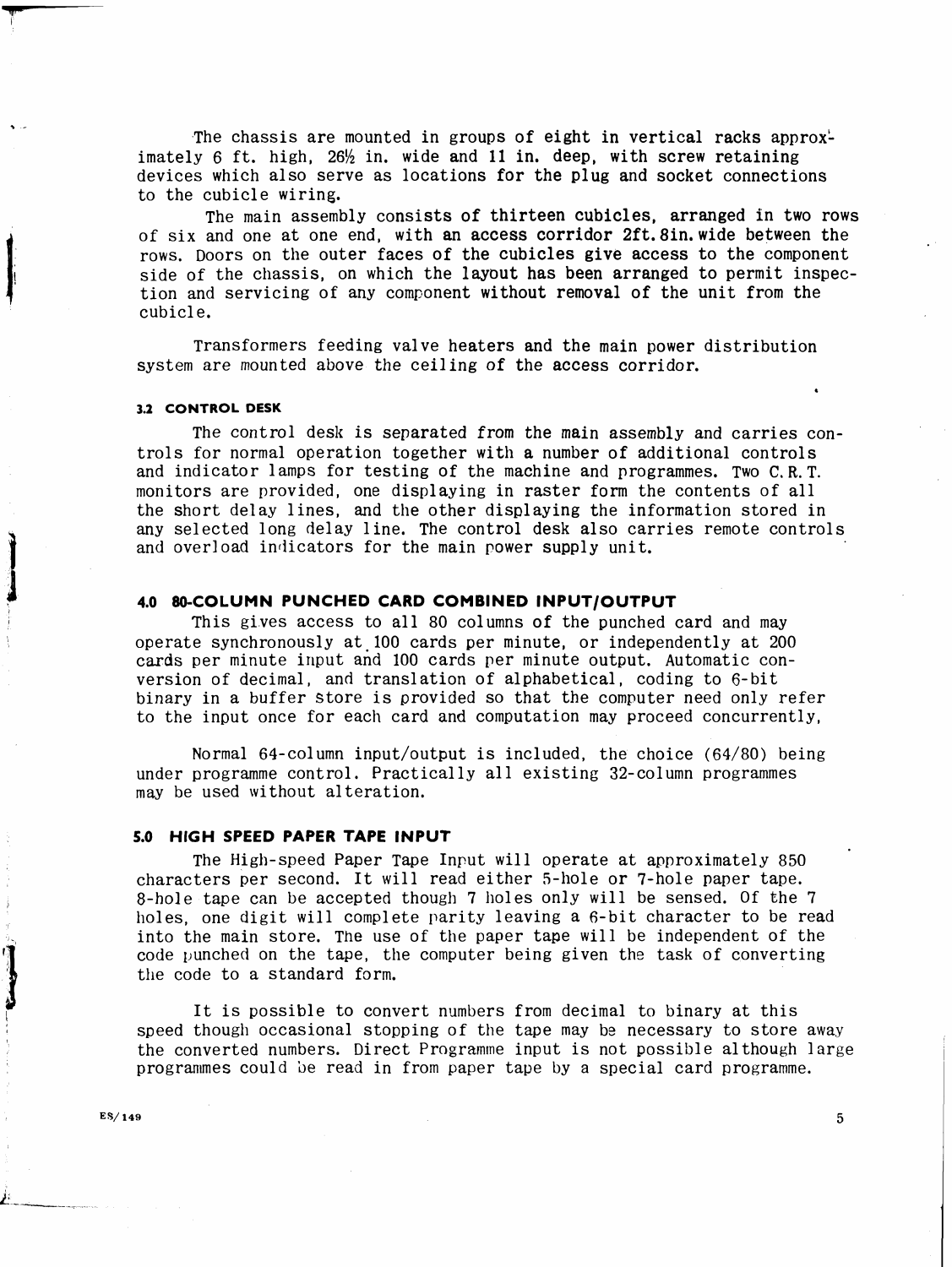#### **6.0 PAPER TAPE OUTPUT**

The reliable paper tape equipment currently available provides an output rate of <sup>30</sup> characters per second, i.e. <sup>210</sup> binary digits per second with 7-hole punching facility. It can be fitted where required and would be mainly useful for producing paper tape for such other equipments as wind tunnels and machine tool controls. The output fs Programme controlled.

#### **7.0 STORAGE**

**6**

The built-in storage facility of DEUCE Mk. IIA other than that provided by magnetic tape units, provides a total of 8,818 words of 32 digits each. This facility is made up as follows: -

<sup>19</sup> mercury delay lines of 32 words each - average random access time 496 microseconds.

<sup>3</sup> short mercury delay lines of two words each - average random access time 16 microseconds.

<sup>4</sup> short mercury delay lines of one word each - average random access time immediate.

<sup>2</sup> short mercury delay lines of four words each - average random access time 48 microseconds.

<sup>A</sup> Magnetic Drum of 8,192 words recorded on 256 tracks - practical average access time 20 milliseconds.

The Magnetic Drum rotates at 6,510 r.p.m. carries 256 tracks of 32 words each and is fitted with a block of <sup>16</sup> reading heads and a block of <sup>16</sup> writing heads. If the track to be read from or written onto does not lie beneath <sup>a</sup> head of the appropriate block then it is necessary to order a shift of that block to a suitable position. In all instances this shift takes 35 milliseconds (average).

Once the head-block is aligned a transfer may be ordered and <sup>15</sup> milliseconds later <sup>32</sup> words will have been transferred between the selected track and the buffer store, for which one delay line of the high-speed store is used. <sup>A</sup> track is not affected by the reading operation.

During either the shifting or the transfer computing may proceed freely provided that the Magnetic Drum facilities are not referred to. An interlock is provided to safeguard against this, holding up the programme if necessary until the Drum operation has been safely executed.

#### **7.1 MERCURY DELAY LINE STORE AND THERMOSTATIC ENCLOSURE**

The <sup>19</sup> long mercury delay lines are enclosed in two separate thermostatically controlled chambers, which are maintained at a temperature of

**ES/ 149**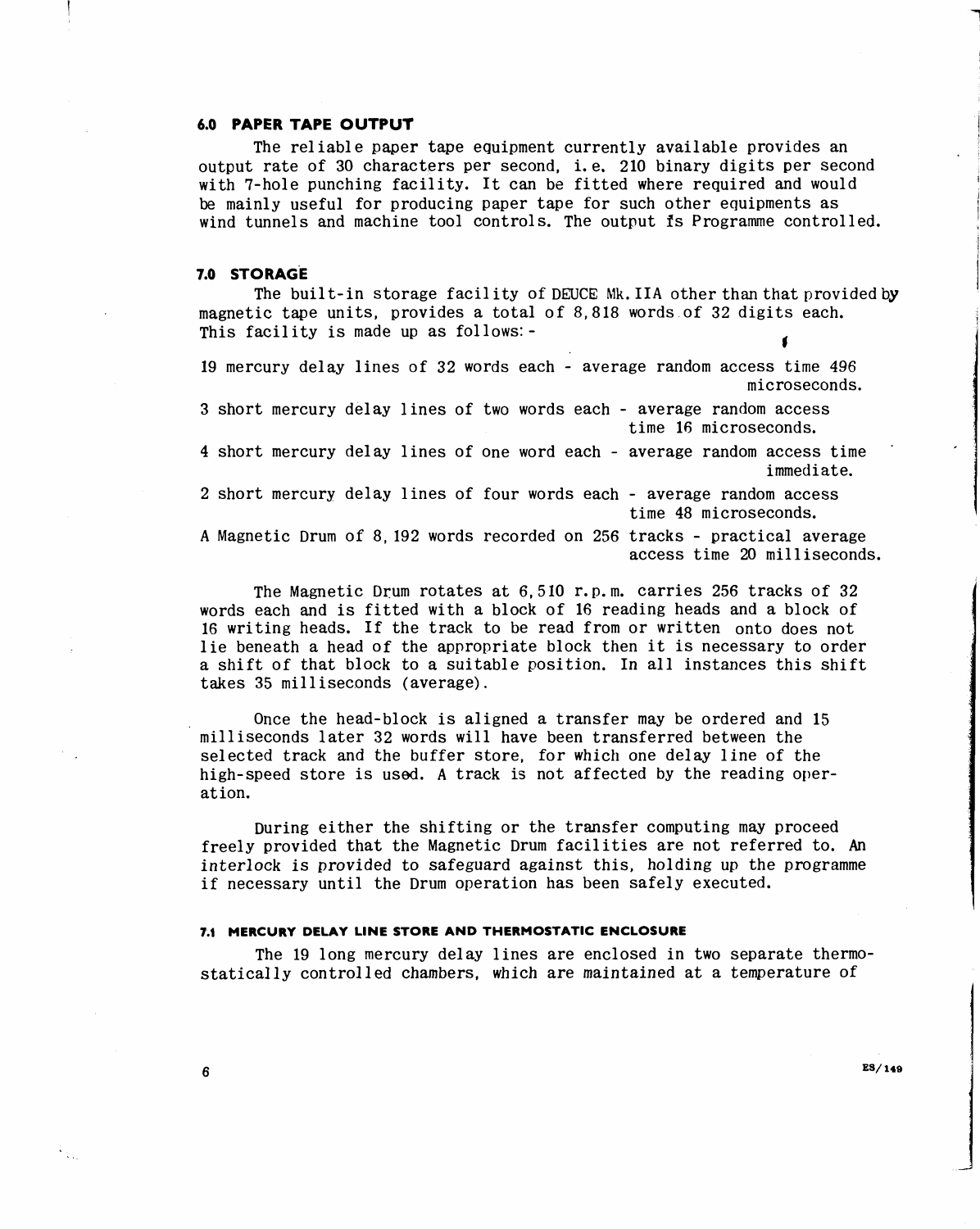45<sup>o</sup>C.  $\pm$  0.5<sup>o</sup>. The three short lines of 2 words each and two short lines of *<sup>4</sup>* words each are housed in a thermostatically controlled enclosure within the main cubicle assembly. The <sup>4</sup> short lines of <sup>1</sup> word each are also mounted in the main frame assembly and temperature control is unnecessary.

#### **8.0 MAGNETIC TAPE AUXILIARY STORAGE**

Further auxiliary storage can be supplied utilising magnetic tape units. The magnetic tape units used with DEUCE are of the twin transporter type. Up to 4 twin-tape transporters can be accommodated on the standard 'DEUCE' equipment. This number may be extended by the use of additional equipment within the computer. <sup>A</sup> significant feature of this magnetic tape system is a facility for varying the block length.

| Max. length of Tapes | $\bullet$ | 2.400 ft. each.                        |
|----------------------|-----------|----------------------------------------|
| Speed                |           | 100 inches/second.                     |
| Recording            |           | 80 characters/inch.                    |
| Single Direction     |           |                                        |
| Block length         |           | Variable in steps of 10<br>characters. |

Automatic Two-way Parity Checking.

#### **9.0 INSTALLATION**

#### **9-1 POWER SUPPLIES**

The power supplies for the complete equipment are mounted in three additional cubicles which form one unit and include full protection against overload, mains failure etc. This unit may be remotely installed and controlled. Indication of operation is provided.

<sup>A</sup> voltage regulator is provided between the main supply and the power unit to ensure satisfactory operation of the) equipment within normal mains input voltage variations.

The main power supply unit is designed to be fed direct from a 400/ <sup>440</sup> volt, <sup>50</sup> - <sup>60</sup> c.p.s., 3-phase with neutral, supply. To meet continental requirements however a suitable transformer will be provided.

The power supply unit is fitted with an additional interlocked contactor for starting the fans of the ventilating system. The Power required by the fans is not included in the following figures.

| 9.2 POWER CONSUMPTION               | Stabilised |     | Unstabilised |  |  |
|-------------------------------------|------------|-----|--------------|--|--|
| DEUCE Mk. IIA without Magnetic Tape | 13.4 kVA   | $+$ | 0.3 kVA      |  |  |
| DEUCE Mk. IIA with Magnetic Tape    |            |     |              |  |  |
| (2 Twin Transporters)               | 16.4 kVA   | $+$ | 8.3 kVA      |  |  |

Unstabilised supply - 4 kVA extra for each additional twin tape transporter.

«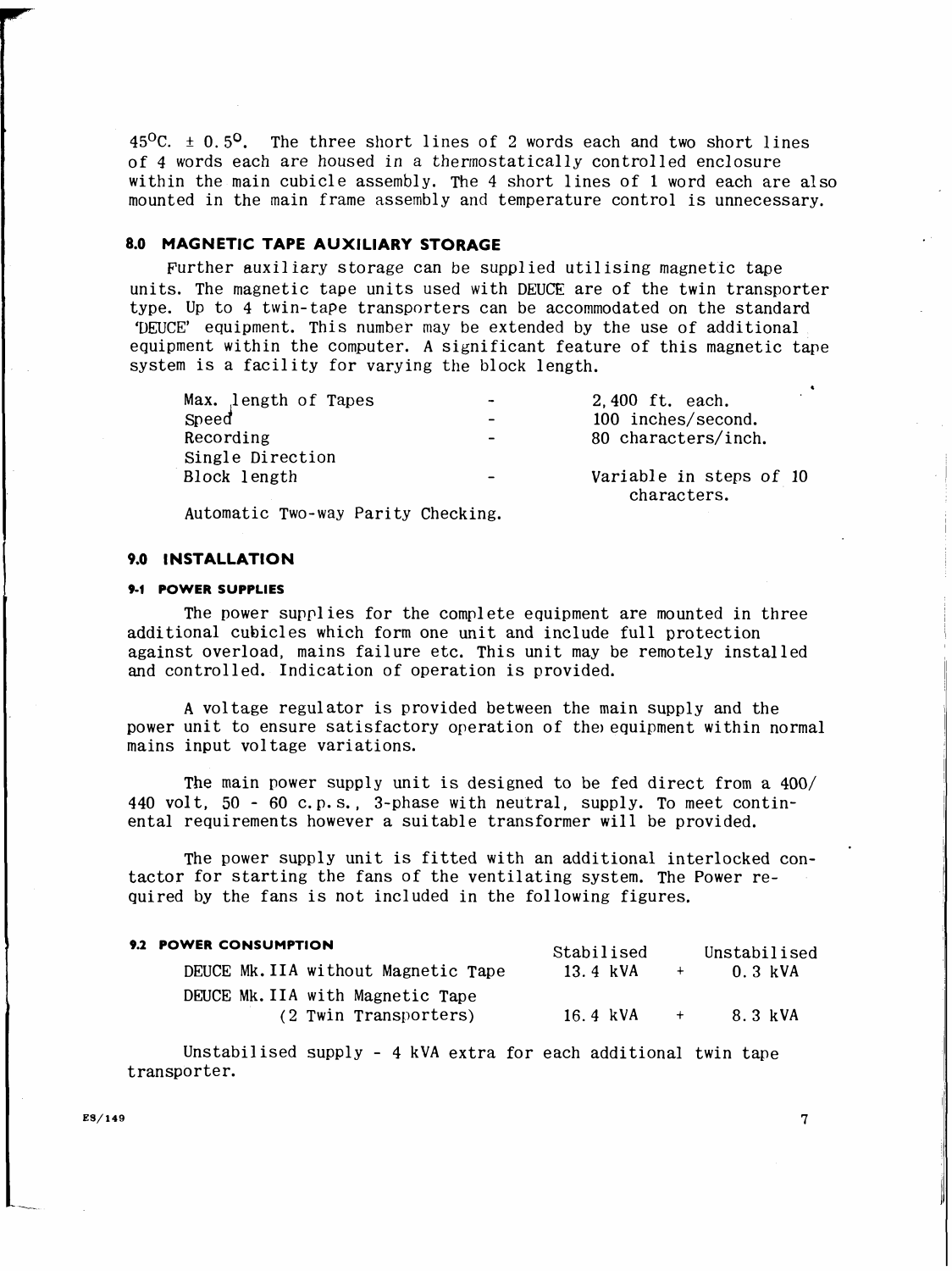#### **9.3 VENTILATION**

<sup>A</sup> large proportion of the energy supplied to the machine appears as heat in the main cubicle assembly and a forced cooling system is required to remove this heat from the equipment.

The filtered cooling air should be supplied to'the machine by a centrifugal fan via under-floor or overhead ducts and the heated air extracted from the top of the machine by an axial flow exhaust fan.

The inlet fan should be capable of supplying 2,500 cubic feet per minute against a static pressure of 0.5 inches water gauge for bottom entry and 1.7 inches water gauge for top entry. Manual or automatic control of the air flow should be provided down to 1,000 c.f.m. to allow for seasonal variations of ambient temperature.

#### **10.0 DIMENSIONS OF EQUIPMENT**

|                                             |                              | LENGTH                           | <b>BREADTH</b> | <b>HEIGHT</b>    | <b>WEIGHT</b> |
|---------------------------------------------|------------------------------|----------------------------------|----------------|------------------|---------------|
| Main Assembly                               | $\overline{\phantom{a}}$     | 11"<br>14'                       | 5'0''          | $7'5\frac{1}{2}$ | 50 cwt.       |
| 80 Column Punched Card<br>Input/Output Unit |                              | 4'<br>5"                         | $2'$ 1"        | 4'2"             | 12 cwt.       |
| Control Desk                                | $\overline{\phantom{m}}$     | $5\frac{1}{2}$ "<br>$3^{\prime}$ | 5'0''          | $4'$ $2'_{2}$ "  | 6 cwt.        |
| Mercury Delay Line Store (2) -              |                              | $3'$ 1"diam.                     |                | $3'$ 4"          | 3 cwt. each   |
| Power Supply Unit                           |                              | $6'$ $0''$                       | $2'$ $2''$     | $6'$ $3''$       | 24 cwt.       |
| Voltage Regulator                           | $\qquad \qquad \blacksquare$ | $2'$ 7"                          | 1'10''         | 3'10''           | 9 cwt.        |
| Twin Tape Transporter                       |                              | $4^{\prime}$<br>$\mathbf{0}$     | 3'0''          | $5'$ 6"          | 11 cwt.       |

N

**ES/149**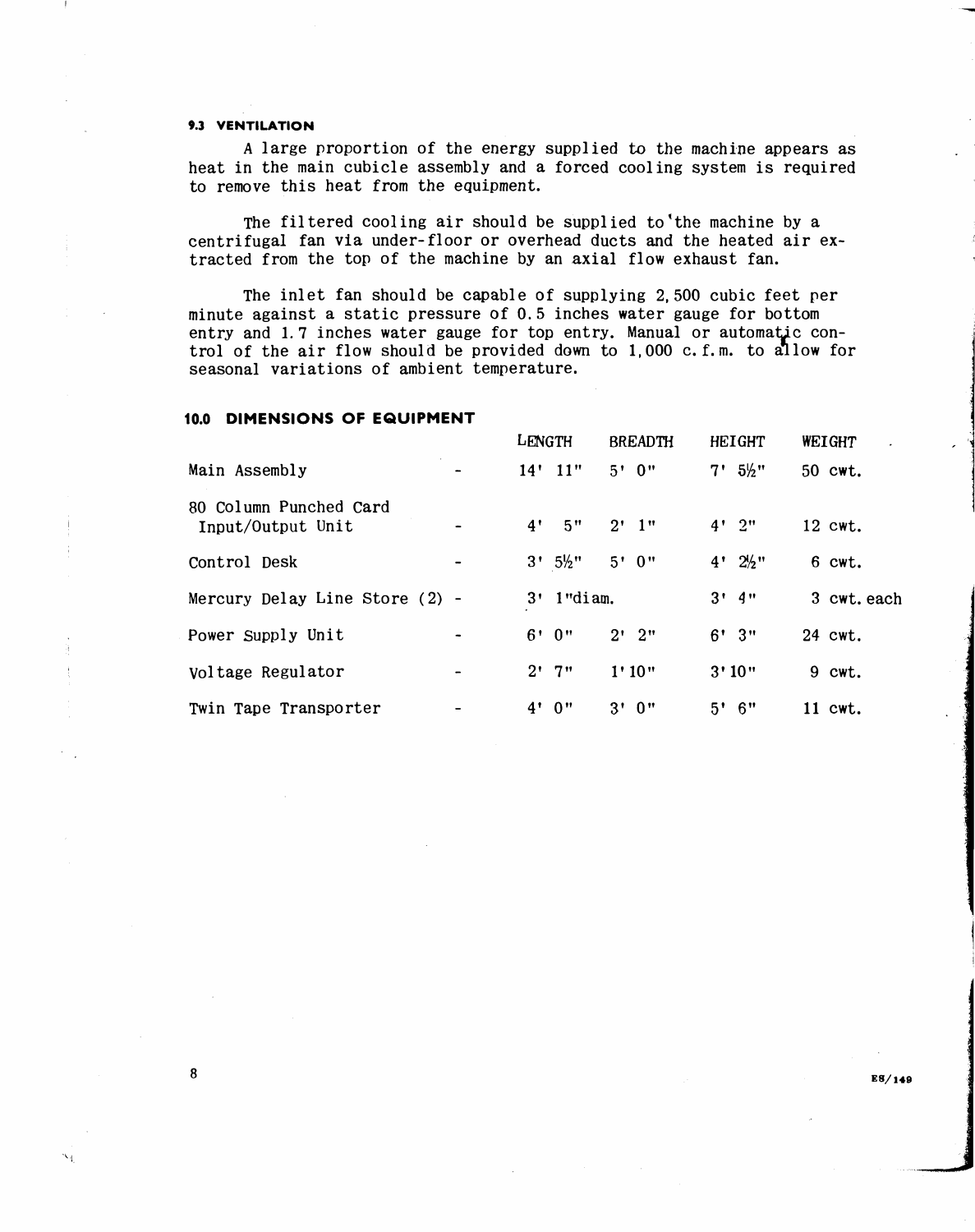

 $\hat{\boldsymbol{\beta}}$ 

 $\ddot{\phantom{a}}$ 

 $\epsilon$ 

 $\mathcal{L}^{\pm}$ 

 $\sim 400$ 

 $\ddot{\phantom{0}}$